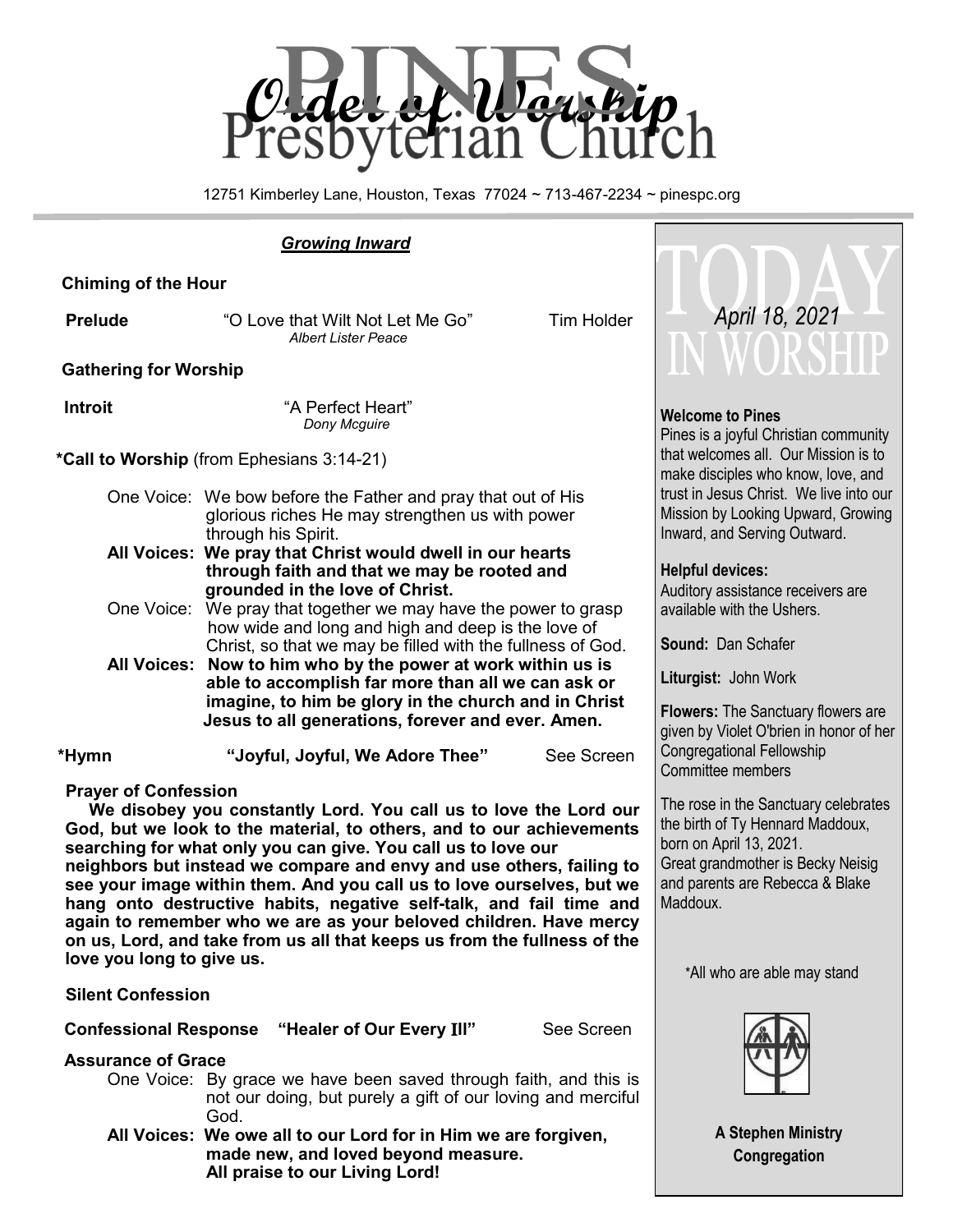| *Gloria Patri                                                                                                                                                                                          | Glory be to the Father, and to the Son, and to the Holy Ghost;<br>As it was in the beginning, is now and ever shall be, world without end.<br>Amen. Amen.                                                                                                                                                                                                                                                                                                                                                                                                                                                                                                                                                 |                                               |                                                            |
|--------------------------------------------------------------------------------------------------------------------------------------------------------------------------------------------------------|-----------------------------------------------------------------------------------------------------------------------------------------------------------------------------------------------------------------------------------------------------------------------------------------------------------------------------------------------------------------------------------------------------------------------------------------------------------------------------------------------------------------------------------------------------------------------------------------------------------------------------------------------------------------------------------------------------------|-----------------------------------------------|------------------------------------------------------------|
|                                                                                                                                                                                                        | <b>Looking Upward</b>                                                                                                                                                                                                                                                                                                                                                                                                                                                                                                                                                                                                                                                                                     |                                               |                                                            |
| <b>Children's Message</b>                                                                                                                                                                              |                                                                                                                                                                                                                                                                                                                                                                                                                                                                                                                                                                                                                                                                                                           |                                               |                                                            |
| This, this is where children belong, welcomed as part of the<br>worshiping throng. Water, God's Word, bread and cup, prayer and song:<br>This is where children belong. This is where children belong. |                                                                                                                                                                                                                                                                                                                                                                                                                                                                                                                                                                                                                                                                                                           |                                               |                                                            |
| The Sacrament of Baptism                                                                                                                                                                               | Receiving the Sacrament of Baptism Lillian Aimi Popp<br>(Daughter of Harumi and Philip Popp, sister Heidi)                                                                                                                                                                                                                                                                                                                                                                                                                                                                                                                                                                                                |                                               |                                                            |
|                                                                                                                                                                                                        | <b>The Apostles' Creed</b><br>I believe in God, the Father almighty,<br>Maker of heaven and earth, and in Jesus Christ his only Son, our Lord;<br>who was conceived by the Holy Ghost, born of the Virgin Mary,<br>suffered under Pontius Pilate, was crucified, dead, and buried;<br>he descended into hell; the third day he rose again from the dead;<br>he ascended into heaven, and sitteth on the right hand of<br><b>God the Father Almighty;</b><br>from thence he shall come to judge the quick and the dead.<br>I believe in the Holy Ghost;<br>the holy catholic church; the communion of saints;<br>the forgiveness of sins;<br>the resurrection of the body; and the life everlasting. Amen. |                                               |                                                            |
| *Hymn                                                                                                                                                                                                  | "Baptized in Water"                                                                                                                                                                                                                                                                                                                                                                                                                                                                                                                                                                                                                                                                                       | See Screen                                    |                                                            |
| <b>First Reading</b>                                                                                                                                                                                   |                                                                                                                                                                                                                                                                                                                                                                                                                                                                                                                                                                                                                                                                                                           | Genesis 1:27-28a, 1 John 3:1a, Zephaniah 3:17 |                                                            |
| <b>Anthem</b>                                                                                                                                                                                          | "Savior, Like a Shepherd Lead Us"<br>Arr/Victor L. Gumma                                                                                                                                                                                                                                                                                                                                                                                                                                                                                                                                                                                                                                                  | Bethel Strawser,<br><b>Bells</b>              |                                                            |
| <b>Second Reading</b>                                                                                                                                                                                  |                                                                                                                                                                                                                                                                                                                                                                                                                                                                                                                                                                                                                                                                                                           | Psalm 139:1-6, 13-17                          |                                                            |
| <b>Sermon</b>                                                                                                                                                                                          | "Being God's Beloved"                                                                                                                                                                                                                                                                                                                                                                                                                                                                                                                                                                                                                                                                                     | Rev. Barbara Retzloff                         |                                                            |
|                                                                                                                                                                                                        | <b>Serving Outward</b>                                                                                                                                                                                                                                                                                                                                                                                                                                                                                                                                                                                                                                                                                    |                                               | The Lord's Pray<br>Our Father, who art in h                |
|                                                                                                                                                                                                        | Prayers of the People and the Lord's Prayer                                                                                                                                                                                                                                                                                                                                                                                                                                                                                                                                                                                                                                                               |                                               | hallowed be thy name<br>kingdom come, thy will be          |
| <b>Hymn</b>                                                                                                                                                                                            | "I Will Come to You"                                                                                                                                                                                                                                                                                                                                                                                                                                                                                                                                                                                                                                                                                      | See Screen                                    | earth as it is in heaven. Gi<br>day our daily bread; and f |
| *Charge and Benediction                                                                                                                                                                                |                                                                                                                                                                                                                                                                                                                                                                                                                                                                                                                                                                                                                                                                                                           |                                               | our debts, as we forgiv<br>debtors; and lead us no         |
| <b>Benediction Response</b>                                                                                                                                                                            | "All I Once Held Dear"                                                                                                                                                                                                                                                                                                                                                                                                                                                                                                                                                                                                                                                                                    | See Screen                                    | temptation, but deliver us<br>For thine is the kingdom     |
| *Sending Out The Light of Christ                                                                                                                                                                       |                                                                                                                                                                                                                                                                                                                                                                                                                                                                                                                                                                                                                                                                                                           |                                               | power and the glory, fo<br>Amen.                           |
| *Postlude                                                                                                                                                                                              | "My Savior's Love"<br>Charles H. Gabriel                                                                                                                                                                                                                                                                                                                                                                                                                                                                                                                                                                                                                                                                  |                                               |                                                            |
|                                                                                                                                                                                                        |                                                                                                                                                                                                                                                                                                                                                                                                                                                                                                                                                                                                                                                                                                           |                                               |                                                            |

Words printed by permission CCLI 998238 Portions of our liturgy are from The Abingdon Worship Annual 2020. Copyright © 2019 by Abingdon Press. Used by permission.

## **The Lord's Prayer**

Our Father, who art in heaven, hallowed be thy name. Thy kingdom come, thy will be done, on earth as it is in heaven. Give us this day our daily bread; and forgive us our debts, as we forgive our debtors; and lead us not into temptation, but deliver us from evil. For thine is the kingdom and the power and the glory, forever. Amen.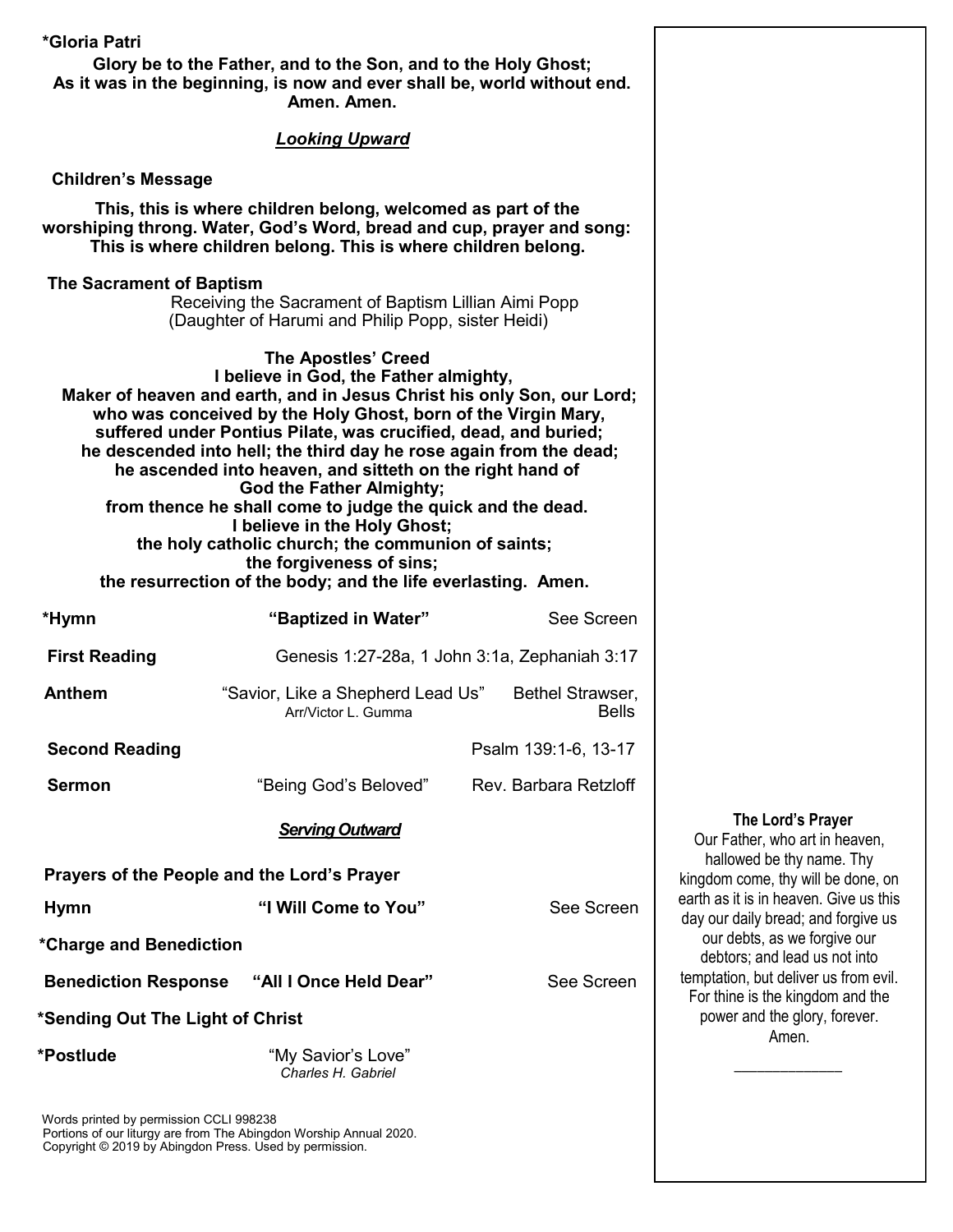# *Calendar for the Week of April 18, 2021*

| Today     | p.m.                      | 5:00<br>8:00                                          | In-Car-Nation WorshipBack Parking Lot                                                                                                                                                                                                |
|-----------|---------------------------|-------------------------------------------------------|--------------------------------------------------------------------------------------------------------------------------------------------------------------------------------------------------------------------------------------|
| Monday    | a.m./p.m.<br>a.m.<br>p.m. | 10:00<br>7:00                                         | .Committee Minutes Due to Office<br>Caring Committee Meeting(Meet by Zoom)                                                                                                                                                           |
| Tuesday   | a.m.                      | 7:00                                                  | Men's Bible Study(Meet by Zoom)                                                                                                                                                                                                      |
| Wednesday | p.m.                      | 1:30<br>8:00                                          |                                                                                                                                                                                                                                      |
| Thursday  | p.m.                      | 6:30                                                  |                                                                                                                                                                                                                                      |
| Friday    | a.m./p.m                  |                                                       | Newsletter Articles Due to Office                                                                                                                                                                                                    |
| Saturday  | a.m./p.m.                 |                                                       |                                                                                                                                                                                                                                      |
| Sunday    | a.m<br>p.m.<br>p.m.       | 9:00<br>9:15<br>9:15<br>9:15<br>10:45<br>5:00<br>8:00 | Adult Sunday School  Fellowship Hall<br>Children's Family Style Sunday School W12<br>Youth Sunday SchoolHigh School Room<br>Worship ServiceSanctuary/Live Streaming on Web<br>and Facebook<br>In-Car-Nation Worship Back Parking Lot |

 **SERMON NOTES** 

 $\odot$ 

**Instagram.com/pineshouston**

**Get the latest announcements and reminders right before events happen. Find us here: https://twitter.com/HoustonPines.** 

 **Find us on Facebook www.facebook.comPinesPresbyterian Church-1425251917704955/**

 **The newsletter is available in the Narthex for those unable to access it online.**